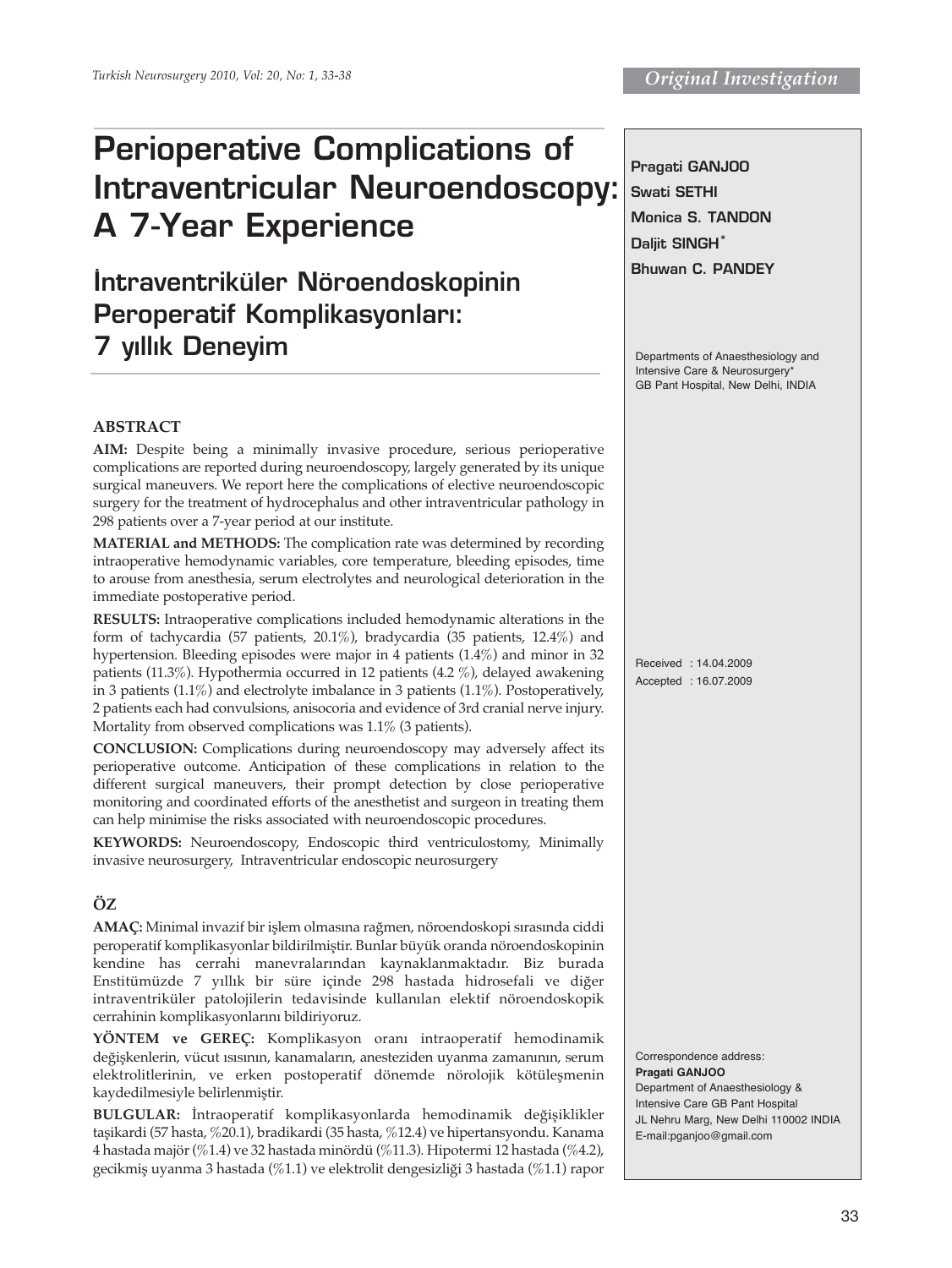edildi. Postoperatif 2 hastada konvüzyon, anizokori ve üçüncü kranyal sinir yaralanma bulguları gelişti. Gözlenen komplikasyonlardan mortalite %1.1 (3 hasta) idi.

**SONUÇ:** Nöroendoskopi esnasındaki komplikasyonlar peroperatif sonuçlarını olumsuz yönde etkileyebilir. Bu komplikasyonların değişik cerrahi manevralarla ilşkili olarak öngörülmesi, yakın peroperatif monitörizasyonla zamanında farkedilmesi ve anestezist ve cerrahın işbirliğiyle tedavi edilmesi nöroendoskopik işlemlerle ilgili risklerin minimale indirilmesinde yararlı olacaktır.

**ANAHTAR SÖZCÜKLER:** Nöroendoskopi, Endoskopik üçüncü ventrikülostomi, Minimal invazif nöroşirürji, İntraventriküler endoskopik nöroşirürji

#### **INTRODUCTION**

Endoscopic third ventriculostomy (ETV) is an established therapeutic alternative to conventional shunt surgery for patients with non-communicating hydrocephalus. Besides ETV, neuroendoscopy is also being used for the diagnosis and treatment of intraventricular pathology, like choroid plexus coagulation, biopsy or removal of intraventricular and periventricular tumors, drainage or excision of colloid and arachnoid cysts and retrieval of displaced shunts (23).

Despite the many advantages of neuroendoscopy which include, speed, simplicity, avoidance of implants and no brain retraction or dissection, a variety of perioperative complications are reported with its use, attributed mostly to its unique surgical technique leading to alterations in cerebral flow dynamics and injuries to vital brain areas; the incidence of complications is 5% to 30% and that of operative mortality is  $0\%$  to  $1\%$  (23). Serious hemodynamic variations, temperature alterations, electrolyte imbalance and delayed emergence after surgery are some of the complications that may adversely affect the anesthetic outcome (1). A thorough understanding of these complications in relation to the different maneuvers of endoscopy can help in their better management and substantially improve patient safety. We present here a prospective observational study undertaken at our institute with the aim of evaluating the various perioperative complications that can occur during intraventicular neuroendoscopy.

#### **MATERIALS and METHODS**

Consecutive patients undergoing elective neuroendoscopic surgery for the treatment of hydrocephalus and other intraventricular pathology performed by the same neurosurgeon between September 1999 and December 2006 were studied.

34

Preanesthetic check up included a documentation of the patient's neurological status, presence of raised intracranial pressures (ICP) and prior shunt placements. Informed consent was obtained prior to the procedure. Anesthesia was induced with intravenous (IV) injections of thiopentone  $(4 \text{ mg/kg})$ , atracurium (0.5 mg/kg), fentanyl (2 mcg/kg), and midazolam (1-2 mg); halothane induction was used in children. Patients were intubated and ventilated with an oxygen (O2) and nitrous-oxide (N2O) mixture (FiO2 0.4) to achieve end-tidal carbon-dioxide (EtCO2) values of 30-33 mmHg. Anesthesia was maintained with atracurium infusion  $(10\text{mcg/kg/min})$ ,  $0.5\%$ isoflurane and fentanyl boluses. Electrocardiogram, pulse oximetry, EtCO2, nasopharyngeal temperature, invasive arterial blood pressure and arterial blood gases (ABG) were monitored. Intraoperative fluid requirements were met with Ringer's Lactate (RL) solution in adults and isotonic pediatric solution in children. Forced-air blankets and pre-warmed infusions were used to keep the patients warm. Anesthesia was reversed with IV neostigmine  $(0.05mg/kg)$  and IV glycopyrrolate  $(0.01mg/kg)$  and thereafter, the patients were closely monitored in the postoperative care unit for 4-5 hours.

For surgery, the patients were placed supine with head in a neutral position on a horseshoe head-rest. A rigid neuroendoscope (Karl Storz GmBH, Tottingen, Germany) with a 6 mm sheath and 1.8 mm telescope was introduced into the lateral ventricles through a standard burr hole. Continuous irrigation with prewarmed RL fluid was started at slow speed (5-10 ml/min) and was increased if required. Whenever the third ventricle (TV) cavity got overfilled, fluid was let out through the sheath. The endoscope was advanced through the Foramen of Monroe (FOM) into the TV cavity where most of the surgeries were done. For ETV, the TV floor was identified as a bluish transparent membrane behind which the mammillary bodies and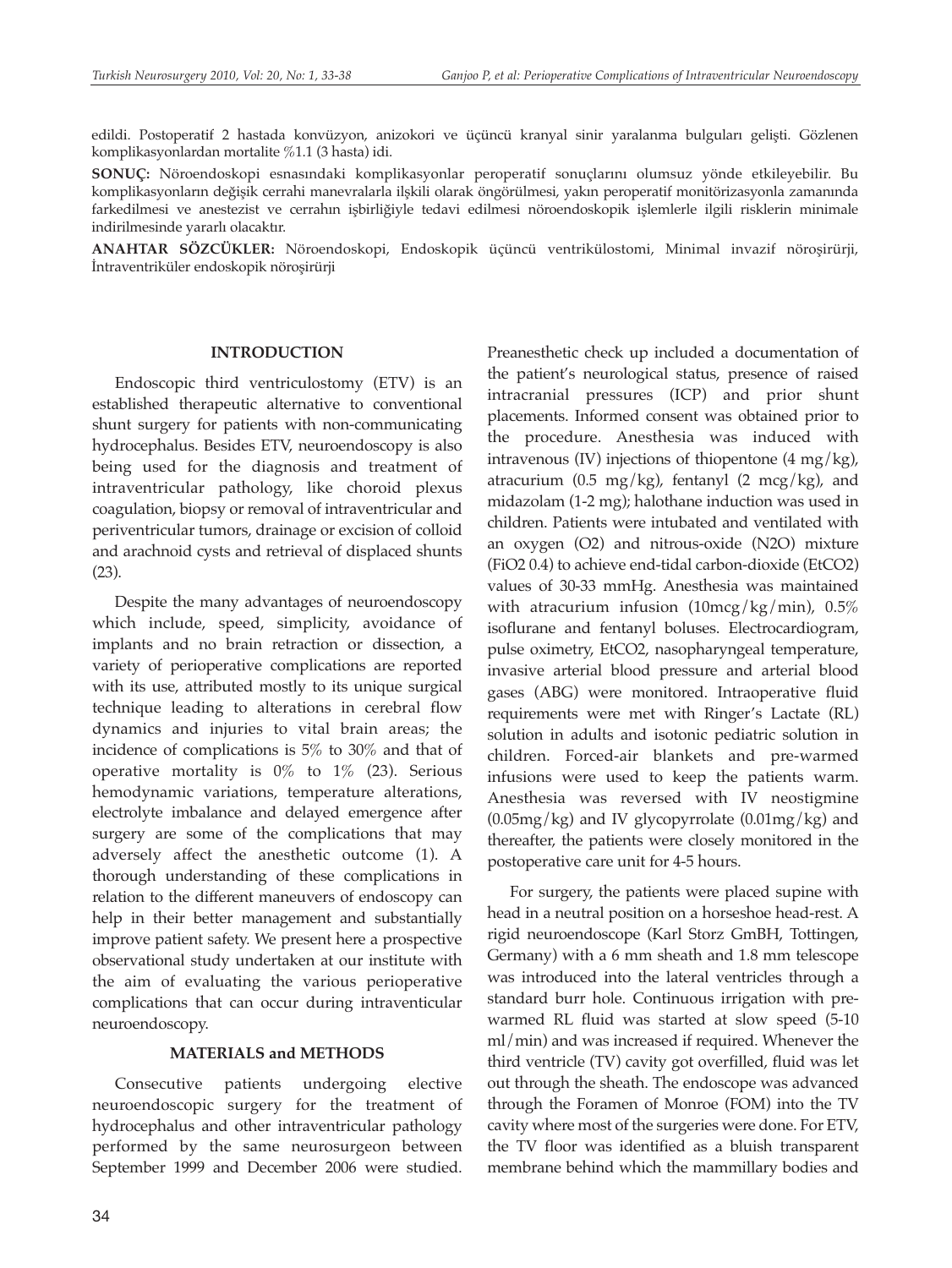basilar artery pulsations were visible. Perforation of the TV floor was done in the midline between the infundibular recess and the mammillary bodies with a bipolar cautery. The opening was dilated to 5-6 mm with a 3F Fogarty balloon catheter. Adequacy of ventriculostomy was judged by oscillations of cerebrospinal fluid (CSF) flow through the fenestration. On completion, the neuroendoscope was withdrawn and operative site closed in layers. The procedure was continuously displayed on a video screen. The total volume of irrigation fluid used and the color of the outflow fluid were noted.

The following data was collected:

- 1. Intraoperative hemodynamic variables like heart rate (HR), rhythm and mean arterial pressure (MAP): Baseline values were obtained just before insertion of the endoscope in the anesthetized patient and any change in these values in relation to the various surgical maneuvers was recorded thereafter. Bradycardia or tachycardia was defined as decreases or increases respectively in HR of ?20% from baseline values. Hypotension or hypertension was defined as similar changes in MAP of ?20% from baseline values. Hemodynamic variations were to be treated initially by retraction of the associated surgical maneuver, and if persistent, drug treatment was to be given.
- 2. Intraoperative nasopharyngeal temperature: Hypothermia and hyperthermia were defined as decreases and increases respectively in temperatures outside the acceptable range of 350C to 380C.
- 3. Serum electrolytes: Sodium and potassium were monitored up to the first postoperative day. Hyponatremia and hypernatremia were defined as decreases and increases respectively in serum sodium values outside the normal range of 130 to 145meq/l. Hypokalemia and hyperkalemia were defined as similar changes in serum potassium values outside 3.5 to 5meq/l.
- 4. Intraoperative bleeding episodes: Major bleeding was defined as that which significantly obscured endoscopic visibility and did not clear despite increased irrigation and cauterization.
- 5. Time taken to arouse from anesthesia: Awakening was considered delayed if the

patient's consciousness did not revert to preoperative levels within 40-45 minutes of reversing anesthesia.

6. Postoperative problems: Neurological deterioration, convulsions, anisocoria, nystagmus, fever and hemiplegia manifesting in the immediate postoperative period were noted.

### **RESULTS**

**Table I** depicts the demographic profile of the total 298 patients studied. Preoperative evaluation revealed 8 patients with altered sensorium, 2 patients with hemiplegia, 2 patients with 6th and 7th cranial nerve palsy, 5 patients with convulsive disorder and 7 patients having undergone prior shunt surgery.

Surgery was abandoned in 15 patients (5%) due to either an unfavorable anatomy or when a major bleed obscured visibility; ventriculo-peritoneal shunt surgery was performed in the same sitting in 12 of these patients. The duration of surgery ranged between 10 minutes and 2 hours and the volume of irrigating fluid consumed was between 50 ml and 1500 ml.

**Table II** lists the perioperative complications seen in the remaining 283 patients. Intraoperative tachycardia occurred in 57 patients (20.1%), and was accompanied by hypertension (HT) in 26 patients, it . Bradycardia was observed in 35 patients (12.4%), out of which only 2 patients had accompanying HT. On being alerted, the surgeons halted surgery and performed maneuvers like letting out the irrigating fluid, deflating the balloon or withdrawal of the endoscope, which resulted in prompt normalization of observed hemodynamic changes. In 2 patients there was a delay in the surgeon's response and the tachycardia was followed by bradycardia that also got corrected with egress of fluid. HT was seen in 28 patients (9.9%) associated either with bradycardia or tachycardia but not in isolation. Two patients had hypotension during the procedure. All hemodynamic changes were transient, no drug treatment was required, and there was no postoperative morbidity related to these changes. No patient had intraoperative cardiac arrest.

Major bleeding was encountered in 4 out of 298 patients (1.4%) due to injury to basilar artery branches and large ependymal veins; the procedure was abandoned in 3 patients. Surgery could be completed in the remaining patient but he developed a transient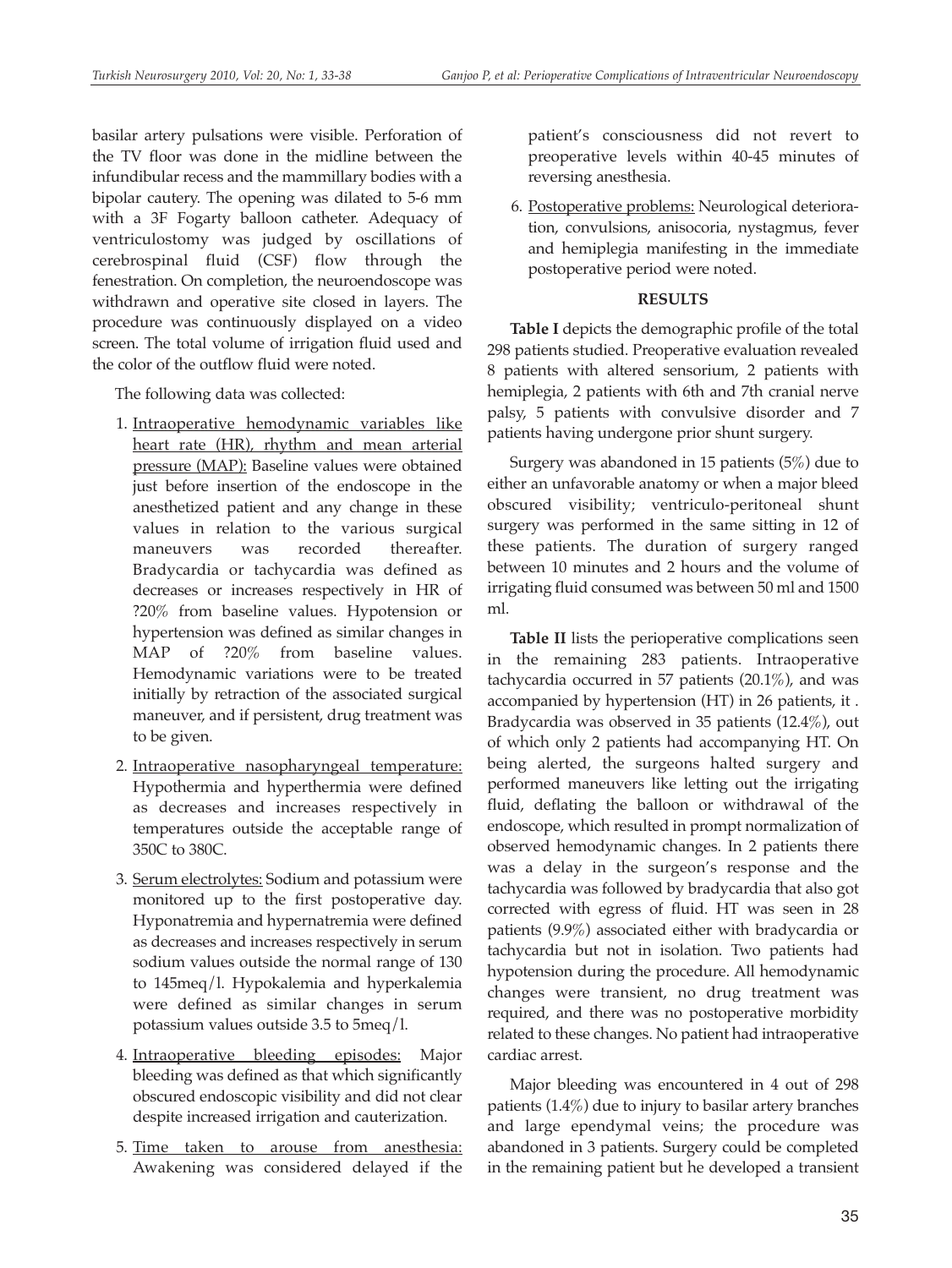episode of intraoperative venous air embolism (VAE), suspected by an abrupt fall in EtCO2 values to 20 mmHg and development of ventricular bigeminy. Postoperatively, all 4 patients underwent external ventricular drainage and elective ventilation. One patient recovered and subsequently underwent shunt surgery while the remaining 3 patients died within a week. Minor bleeding was observed in 32 patients  $(11.3\%)$ .

Intraoperative hypothermia in 12 patients (4.2%) was seen only during the earlier years. Three patients (1.1%) had a delayed awakening from anesthesia, 2 of which also had hypothermia. In the immediate postoperative period, 3 patients (1.1%) had electrolyte imbalance (hyperkalemia 1, hypernatremia 2). Two patients each had convulsions, anisocoria and evidence of 3rd nerve injury. Mortality related to the observed perioperative complications was 1.1% (3 patients).

## **DISCUSSION**

ETV is the commonest neuroendoscopic procedure with a reported success rate of  $60\%$  to  $90\%$  (23). Intraventicular tumors, colloid cysts and arachnoid cysts are also accessed easily via the endoscope and can be safely removed or biopsied, and ETV can be performed at the same sitting wherever indicated (1) (Table I).

The anesthetic management of patients undergoing neuroendoscopy (23,1) begins with a thorough preoperative evaluation, keeping in mind that hydrocephalic patients may present with altered sensorium, dehydration, electrolyte imbalance, convulsions, other congenital anomalies and prior shunt placements. Abnormalities should be maximally corrected before surgery and sedative premedication preferably avoided. Intraoperative management is directed towards providing optimal conditions for surgery and preventing techniquerelated complications. One must ensure strict patient immobility during endoscopy and yet have a reasonably awake patient at the end of anesthesia to facilitate early neurological assessment. The procedure may end abruptly and is also relatively painless, and hence, general anesthetic regimes incorporating easily titrable drugs like propofol, thiopentone, fentanyl, atracurium and inhalational agents are preferred over long acting drugs. Use of N2O during neuroendoscopy is questionable as it can diffuse into

| ۰<br>I<br>$\sim$ | I<br>$\sim$ |
|------------------|-------------|

|           | No. of patients               |                |
|-----------|-------------------------------|----------------|
| Sex       | Male                          | 182            |
|           | Female                        | 116            |
| Age       | $<$ 2 years                   | 126            |
|           | $2 - 5$ years                 | 84             |
|           | 5-18 years                    | 59             |
|           | $> 18$ years                  | 29             |
| Diagnosis | Aqueductal stenosis           | 90             |
|           | Tubercular meningitis         | 77             |
|           | Neonatal hydrocephalus        | 33             |
|           | Postinfective hydrocephalus   | 28             |
|           | Normal pressure hydrocephalus |                |
|           | Shunt infected meningitis     |                |
|           | Dandy Walker syndrome         |                |
|           | Tumors with hydrocephalus     | 44             |
|           | • Colloid cysts               | 23             |
|           | • Neurocystecercosis          | 6              |
|           | • Pineal tumors               | 4              |
|           | • Intraventricular tumors     | 4              |
|           | • Thalmic mass                | $\overline{2}$ |
|           | • Ependymal cyst              | $\overline{2}$ |
|           | · Arachnoid cyst              | $\overline{2}$ |
|           | • Choroidal cyst              | 1              |

**Table I:** Demographic data of patients.

and expand ventricular air bubbles. We have discontinued its use after the episode of suspected VAE.

Serious intraoperative complications during neuroendoscopy can be generated by any of its surgical maneuvers such as endoscopic manipulations inside the TV cavity, continuous irrigation with electrolyte solution and perforation of the TV floor. Hemodynamic disturbances in the form of HR and blood pressure (BP) changes are the most frequently reported complications with an incidence of 28-32% (23). These responses may be due to acute rises in intracranial pressures (ICP) secondary to continuous use of high-speed irrigation or obstruction to the outflow of fluid leading to impairment of cerebral perfusion (21,3,15). Tachycardia and HT have been shown to correlate well with an acutely raised ICP during ETV (15, 25). Inadvertent stimulation or injury of the posterior hypothalamus (which modulates the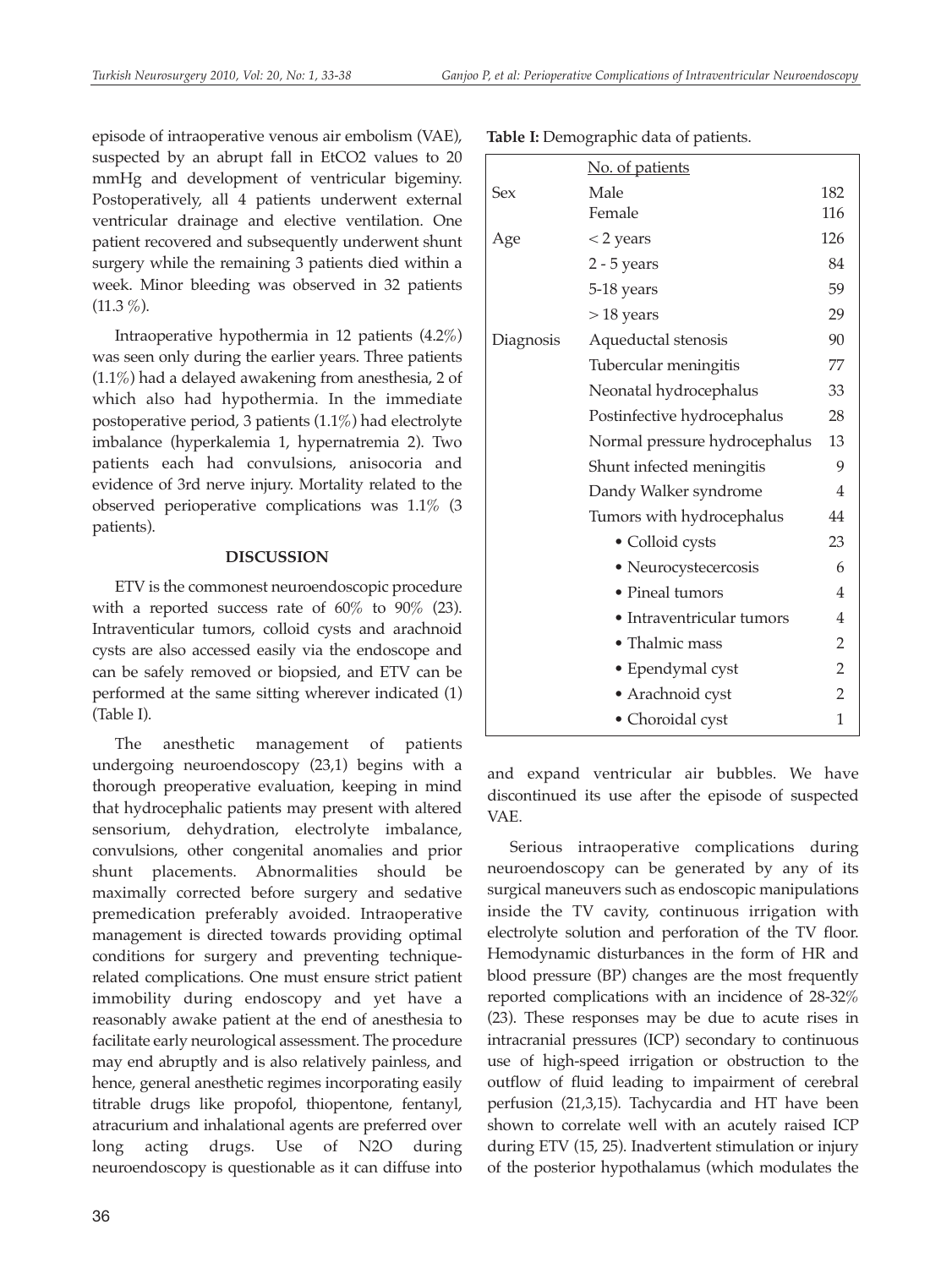| Intraoperative complications          |               |  |  |
|---------------------------------------|---------------|--|--|
| • Hemodynamic variations:             |               |  |  |
| Tachycardia                           | 57 $(20.1\%)$ |  |  |
| Tachycardia and HT                    | $26(9.2\%)$   |  |  |
| Bradycardia                           | 35 $(12.4\%)$ |  |  |
| Bradycardia and HT                    | $2(0.71\%)$   |  |  |
| HT (with tachy/ brady)                | 28 $(9.9\%)$  |  |  |
| · Bleeding episodes:                  |               |  |  |
| Major bleeding                        | $4(1.4\%)$    |  |  |
| Minor bleeding                        | 32 (11.3%)    |  |  |
| • Venous air embolism                 | $1(0.35\%)$   |  |  |
| Immediate postoperative complications |               |  |  |
| • Hypothermia                         | $12(4.2\%)$   |  |  |
| • Delayed awakening                   | $3(1.1\%)$    |  |  |
| • Electrolyte imbalance               | $3(1.1\%)$    |  |  |
| • Convulsions                         | $2(0.71\%)$   |  |  |
| • Anisocoria                          | $2(0.71\%)$   |  |  |
| • 3rd nerve palsy                     | $2(0.71\%)$   |  |  |
| Mortality from perioperative          |               |  |  |
| complications:                        | $3(1.1\%)$    |  |  |

**Table II:** Perioperative complications during neuroendoscopy.

cardiac regulatory function of the brain stem via descending autonomic pathways) or of the 3rd cranial nerves, both of which lie in close proximity to the TV floor, can also produce significant hemodynamic responses (3). Bradycardia was reported in 43% and 41% of the patients in two separate studies during fenestration of the TV floor (5, 6) and in 26.8% of the patients during balloon inflation of a Fogarty catheter (3). Rapid CSF drainage while inserting the endoscope may lead to sudden brain shifts with hemodynamic alterations (1). Use of saline as an irrigant is also known to produce HT with reflex bradycardia which may be confused with raised ICP (25); RL is preferred as it does not cause HT and its ionic composition is close to that of CSF. Most often, the observed HR and BP changes are transient and respond to simple surgical maneuvers but failure to recognize them in time can lead to serious consequences. Two cases of cardiac arrest have been reported during ETV; one, due to a forceful and rapid irrigation causing hypothalamic distortion (the authors recommend judicious use of irrigation at a speed of  $\leq 10$  ml/min)

(12) and the other during balloon inflation causing local pressures on the underlying hypothalamus (3). Prompt management of cardiovascular complications can be achieved by anticipation of the hemodynamic change specific to a surgical maneuver, necessitating close observation of surgery on the video monitor and, by early detection, requiring beat to beat monitoring of changes with an indwelling arterial catheter (15,25,9). Rises in ICP can be detected by directly measuring the ICP (19) or the intra-endoscopic pressures, though these may sometimes be unreliable (12,9). At our institute, we do not measure the ICP routinely and rely only on hemodynamic changes to alert the surgeons.

Minor hemorrhages are commonly encountered and are easy to control whereas major bleeding can result in serious postoperative neurological sequelae. Injury to the basilar artery or basilar perforating vessels remains the most dangerous complication of neuroendoscopy associated with a high morbidity and mortality, highlighting the importance of a correctly placed fenestration on the TV floor (23,21,22,16). Monitoring the colour and volume of the returning perfusate is useful for assessing the extent of bleeding (1). Hypothermia during neuroendoscopy is seen more often in small children, caused by large exchanges of irrigation fluid and ventricular CSF and by wetting of drapes with the returning perfusate (1). Hypothalamic injury may contribute to impaired temperature regulation manifesting after surgery (3). Routine use of pre-warmed irrigation fluid and forcedair blankets helped us to reduce the incidence of intraoperative hypothermia in our patients. Delayed awakening after neuroendoscopy has been reported in up to 15% of patients, attributed largely to high pressure levels inside the neuroendoscope (9); hypothermia appeared to be the most probable causative factor in our patients. Intraoperative air entrainment leading to pneumoventricle or pneumocephalus with serious postoperative sequel is reported (20); we also witnessed an episode of VAE.

Complications arising from a faulty surgical technique or an inadvertent injury to vital brain areas may manifest in the immediate postoperative period. Transient episodes of loss of consciousness, neurological deficits (incidence: 8-38%), confusion, memory loss and impaired cognitive function have been reported (23,3,11). Convulsions may occur due to pneumocephalus, intraventricular bleed or electrolyte imbalance (1,3,20). Transient hypothalamic